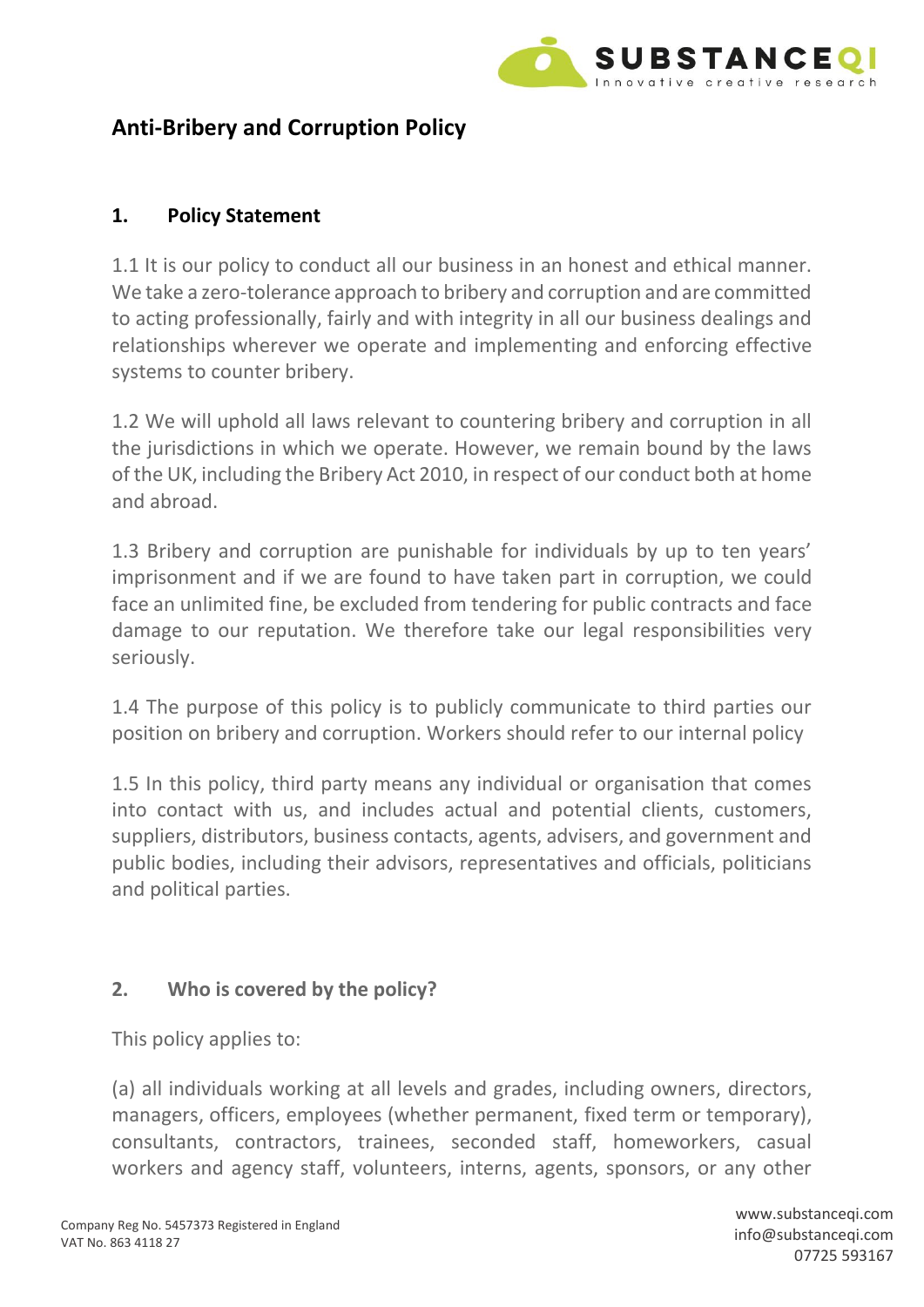

person associated with us, or any of our subsidiaries or their employees, wherever located (collectively referred to as workers in this policy); and

(b) Third parties. Where we engage with third parties, we will undertake appropriate steps to ensure that they comply with the principles set out in this policy.

## **3. What are bribery and corruption?**

Corruption is the misuse of office or power for private gain. A bribe is an inducement or reward offered, promised, or provided in order to gain any commercial, contractual, regulatory or personal advantage.

### **4. What is not acceptable?**

We do not (nor do we procure someone) to: (a) give, promise to give, or offer, a payment, gift or hospitality with the expectation or hope that a business advantage will be received, or to reward a business advantage already given.

(b) give, promise to give, or offer, a payment, gift or hospitality to a government official, agent or representative to "facilitate" or expedite a routine procedure.

(c) accept payment from a third party that we know, or suspect is offered with the expectation that it will obtain a business advantage for them;

(d) accept a gift or hospitality from a third party if we know or suspect that it is offered or provided with an expectation that a business advantage will be provided by us in return.

(e) threaten or retaliate against another worker who has refused to commit a bribery offence or who has raised concerns under this policy; or

(f) engage in any activity that might lead to a breach of this policy.

# **5. Facilitation payments and kickbacks**

5.1 We do not make, and will not accept, facilitation payments or "kickbacks" of any kind. Facilitation payments are typically small, unofficial payments made to secure or expedite a routine government action by a government official.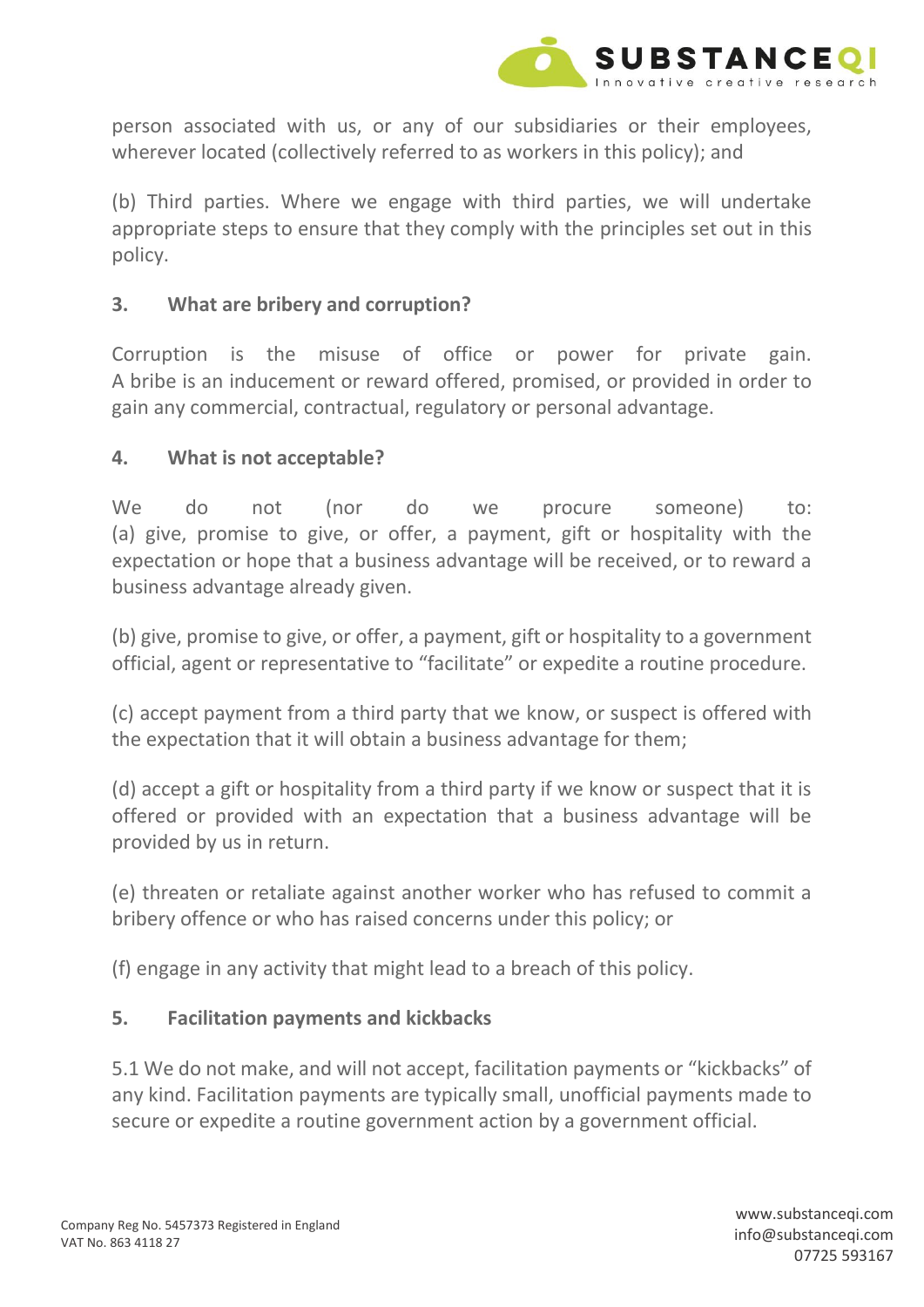

5.2 Kickbacks are typically payments made in return for a business favour or advantage. We avoid any activity that might lead to, or suggest, that a facilitation payment or kickback will be made or accepted by us.

#### **6. Donations**

We do not make contributions to political parties. We only make charitable donations that are legal and ethical under local laws and practices.

#### **7. How to raise a concern**

Third parties are encouraged to raise with us concerns about any issue or suspicion of malpractice at the earliest possible stage. Any concerns or issues should be referred to Kevin Stanfield, Mobile: 07725 593168, Email: Kevin.stanfield@substanceqi.com

#### **8. Monitoring and review**

8.1 We will monitor the effectiveness and review the implementation of this policy, regularly considering its suitability, adequacy, and effectiveness.

**5 th November, 2021**